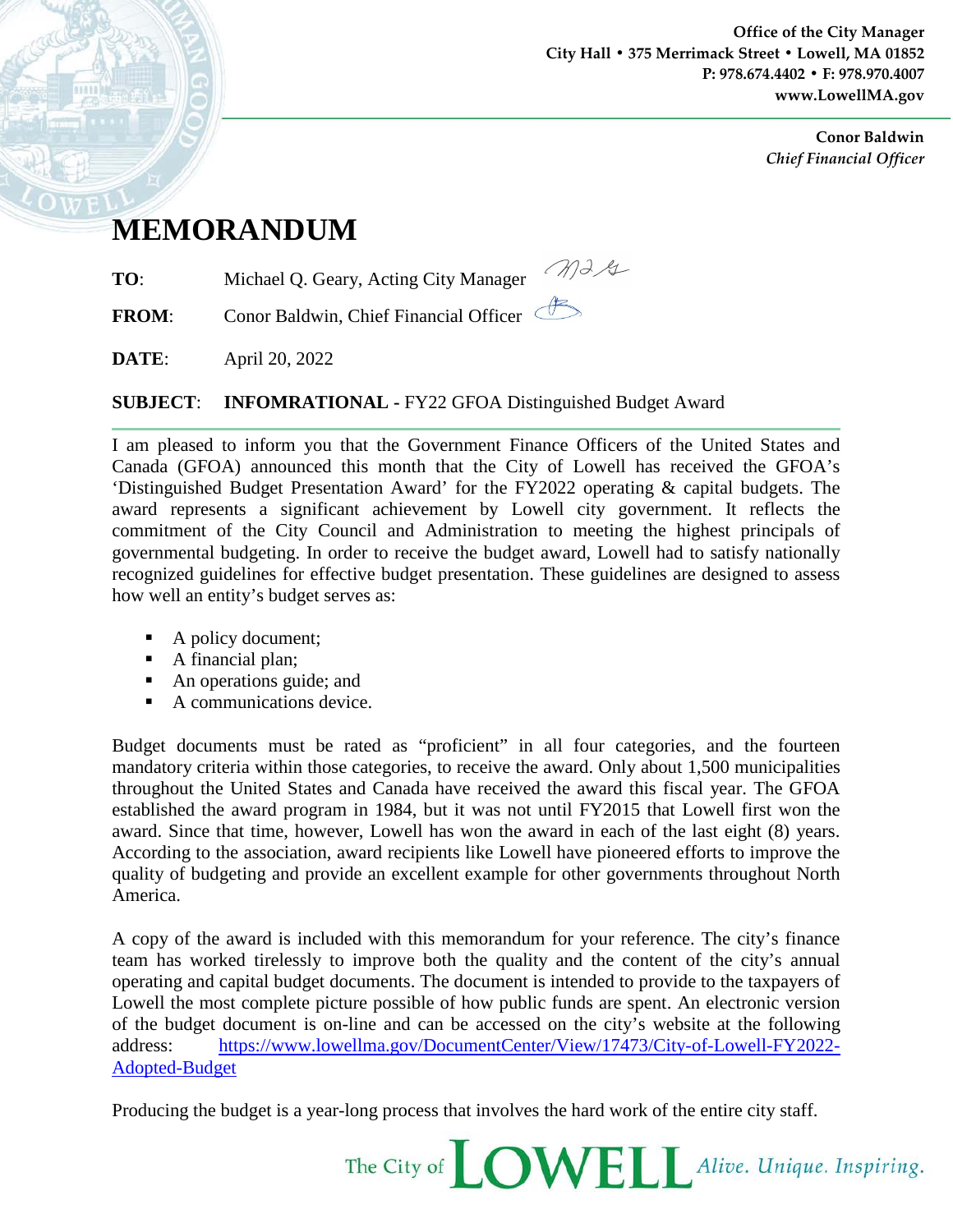

## GOVERNMENT FINANCE OFFICERS ASSOCIATION

## *Distinguished Budget Presentation Award*

**PRESENTED TO** 

**City of Lowell Massachusetts** 

For the Fiscal Year Beginning

**July 01, 2021** 

Christophe P. Morriel

**Executive Director**